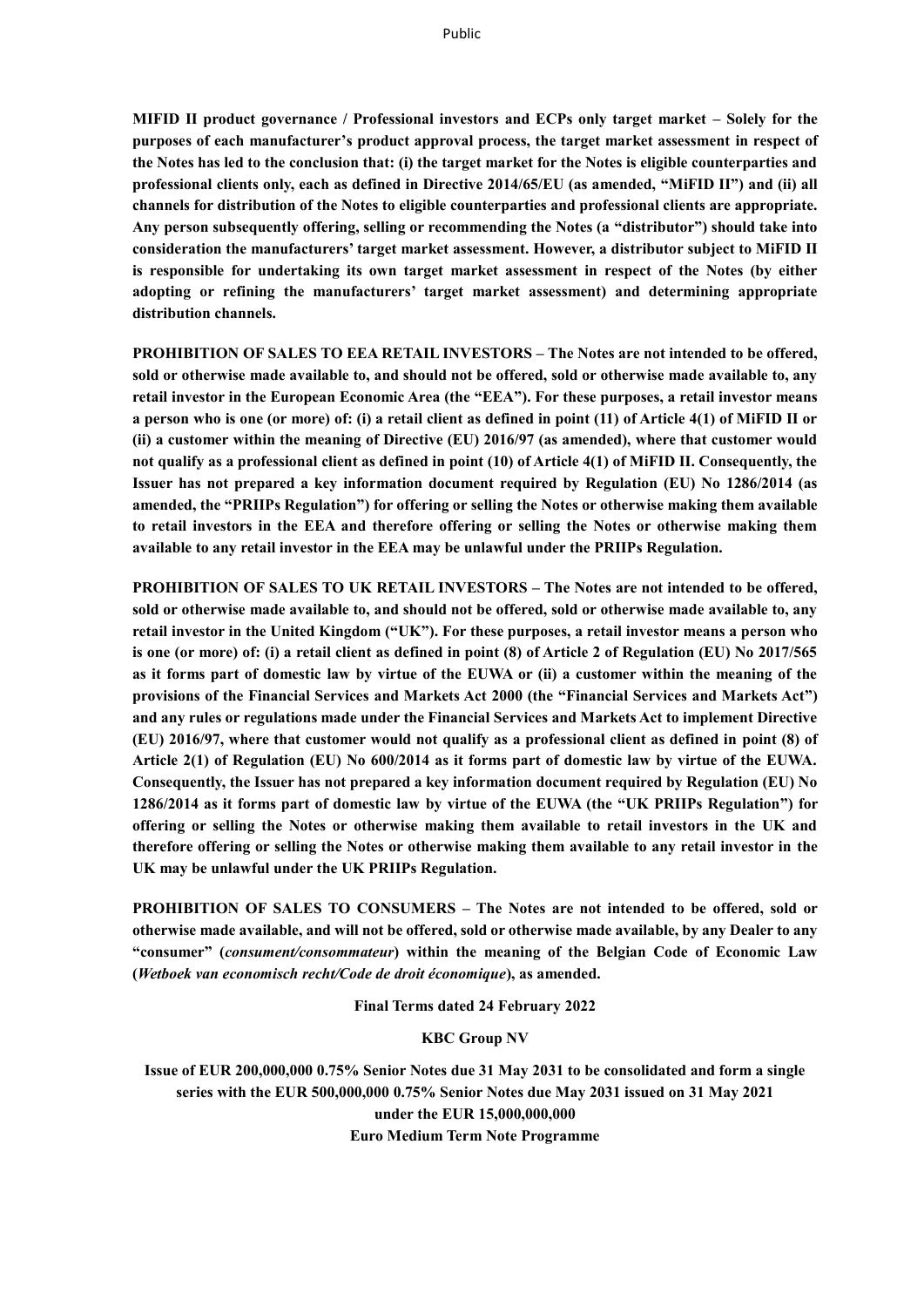### **PART A — CONTRACTUAL TERMS**

Terms used herein shall be deemed to be defined as such for the purposes of the Conditions set forth in the base prospectus dated 2 June 2020 and the supplements to it dated 18 August 2020, 17 November 2020, 22 February 2021 and 18 May 2021, which are incorporated by reference in the base prospectus dated 1 June 2021. This document constitutes the Final Terms of the Notes described herein for the purposes of Regulation (EU) 2017/1129 (the "**Prospectus Regulation**") and must be read in conjunction with the base prospectus dated 1 June 2021, as supplemented by the supplements dated 24 August 2021, 16 November 2021 and 15 February 2022 (the "**Base Prospectus**"), save in respect of the Conditions which are extracted from the base prospectus dated 2 June 2020 and the supplements to it dated 18 August 2020, 17 November 2020, 22 February 2021 and 18 May 2021.. Full information on the Issuer and the offer of the Notes is only available on the basis of the combination of these Final Terms, the base prospectus dated 2 June 2020 (in respect of the Conditions set forth therein) and the Base Prospectus dated 1 June 2021 (other than in respect of the Conditions). The Base Prospectus and any supplement thereto has been or will be published on the Issuer's website (www.kbc.com/en/investor-relations/debt-issuance/kbc-group.html).

| 1  | (i)                              | Series Number:                                                                 | G00019                                                                                                                                                                      |
|----|----------------------------------|--------------------------------------------------------------------------------|-----------------------------------------------------------------------------------------------------------------------------------------------------------------------------|
|    | (ii)                             | Tranche Number:                                                                | $\overline{2}$                                                                                                                                                              |
|    |                                  | (iii) Date on which Notes will be<br>consolidated and form a single<br>Series: | Not Applicable                                                                                                                                                              |
| 2  |                                  | Specified Currency:                                                            | Euro ("EUR")                                                                                                                                                                |
| 3  | <b>Aggregate Nominal Amount:</b> |                                                                                | EUR 700,000,000                                                                                                                                                             |
|    | (i)                              | Series:                                                                        | EUR 700,000,000                                                                                                                                                             |
|    | (ii)                             | Tranche:                                                                       | EUR 200,000,000                                                                                                                                                             |
| 4  |                                  | Issue Price:                                                                   | 92.645% of the Aggregate Nominal Amount, plus<br>EUR 1,121,918.00 representing 273 days of accrued<br>interest between the Interest Commencement Date<br>and the Issue Date |
| 5  | (i)                              | Specified Denominations:                                                       | EUR 100,000 and integral multiples of EUR<br>100,000 in excess thereof                                                                                                      |
|    | (ii)                             | <b>Calculation Amount:</b>                                                     | EUR 100,000                                                                                                                                                                 |
| 6  | (i)                              | Issue Date:                                                                    | 28 February 2022                                                                                                                                                            |
|    | (ii)                             | <b>Interest Commencement Date:</b>                                             | 31 May 2021                                                                                                                                                                 |
| 7  | Maturity Date:                   |                                                                                | 31 May 2031                                                                                                                                                                 |
| 8  | Interest Basis:                  |                                                                                | <b>Fixed Rate</b>                                                                                                                                                           |
| 9  | Redemption Basis:                |                                                                                | Subject to any purchase and cancellation or early<br>redemption, the Notes will be redeemed on the<br>Maturity Date at 100% of their nominal amount.                        |
| 10 |                                  | Change of Interest Basis:                                                      | Not Applicable                                                                                                                                                              |
| 11 |                                  | Issuer Call Option:                                                            | Not Applicable                                                                                                                                                              |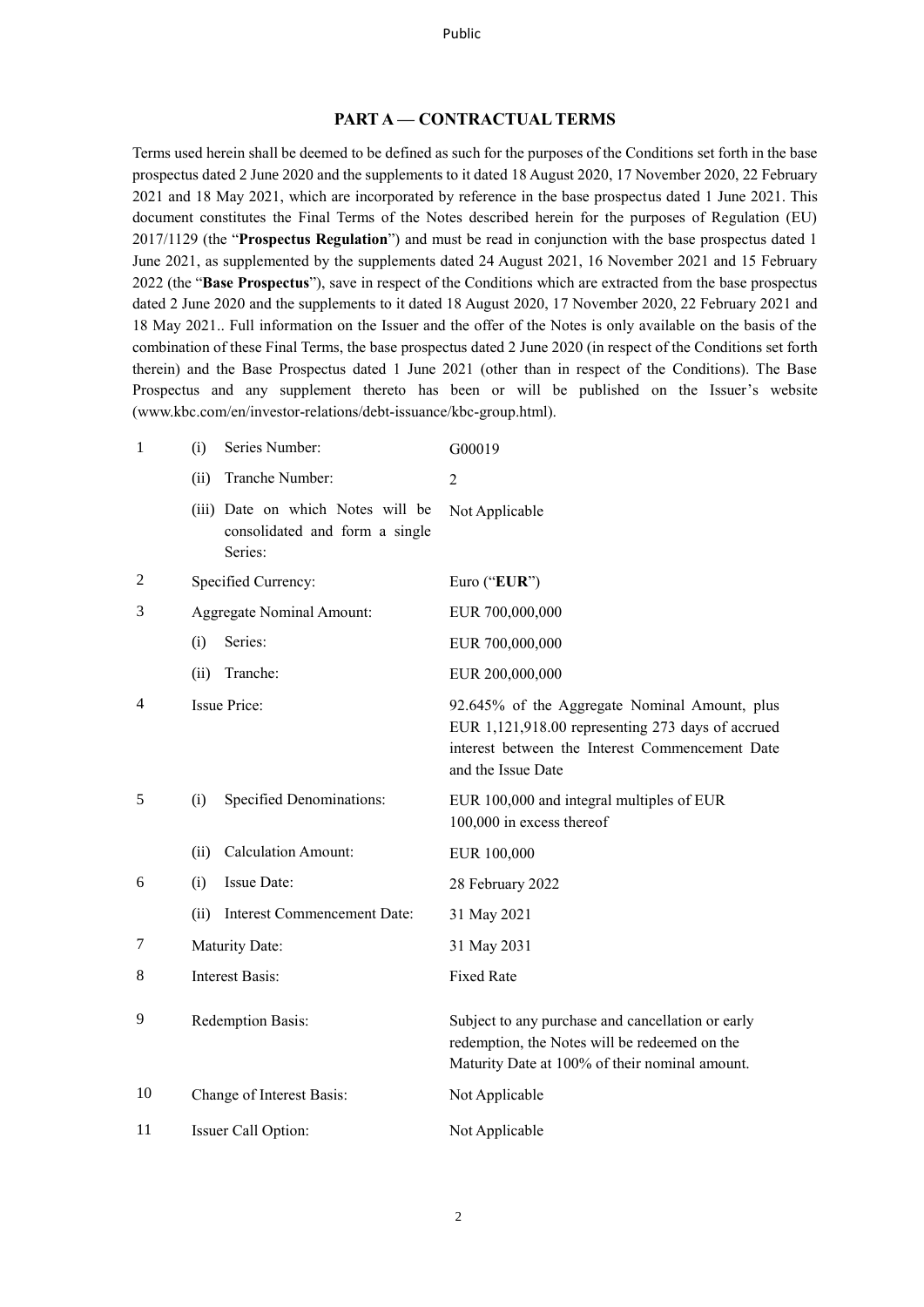| 12 | $\left(1\right)$ | Status of the Notes:                             | <b>Senior Notes</b>                |
|----|------------------|--------------------------------------------------|------------------------------------|
|    | (11)             | Waiver of set-off in respect of<br>Senior Notes: | Condition $2(a)(ii)$ : Applicable  |
|    |                  | (iii) Event of Default or Enforcement            | Condition $10(a)$ : Not Applicable |
|    |                  | in respect of Senior Notes:                      | Condition $10(b)$ : Applicable     |

# **PROVISIONS RELATING TO INTEREST (IF ANY) PAYABLE**

| 13 | <b>Fixed Rate Note Provisions</b>       | Applicable                                                                             |  |
|----|-----------------------------------------|----------------------------------------------------------------------------------------|--|
|    | $Rate(s)$ of Interest:<br>(i)           | 0.75% per annum payable in arrear on each Interest<br>Payment Date                     |  |
|    | Interest Payment Date(s):<br>(i)        | 31 May in each year from and including 31 May<br>2022 until and including 31 May 2031. |  |
|    | (iii) Fixed Coupon Amount:              | EUR 750 per Calculation Amount                                                         |  |
|    | $(iv)$ Broken Amount $(s)$ :            | Not Applicable                                                                         |  |
|    | Day Count Fraction:<br>(v)              | Actual/Actual ICMA                                                                     |  |
|    | (vi) Determination Dates:               | 31 May in each year                                                                    |  |
| 14 | <b>Fixed Rate Reset Note Provisions</b> | Not Applicable                                                                         |  |
| 15 | <b>Floating Rate Note Provisions</b>    | Not Applicable                                                                         |  |

# **PROVISIONS RELATING TO REDEMPTION**

| 16 | <b>Tax Call Option</b>                                                             | Applicable                                         |
|----|------------------------------------------------------------------------------------|----------------------------------------------------|
|    | Notice periods for Condition 4(b):                                                 | Minimum period: 30 days                            |
|    |                                                                                    | Maximum period: 60 days                            |
| 17 | <b>Capital Disqualification Event</b>                                              | Not Applicable                                     |
| 18 | <b>Capital Disqualification Event</b><br><b>Variation</b>                          | Not Applicable                                     |
| 19 | <b>Loss Absorption Disqualification</b><br><b>Event Variation or Substitution</b>  | Applicable                                         |
| 20 | <b>Issuer Call Option</b>                                                          | Not Applicable                                     |
| 21 | <b>Loss absorption Disqualification</b><br><b>Event in respect of Senior Notes</b> | Condition 4(e): Applicable from 31 May 2021        |
|    | Notice periods for Condition $4(e)$ :                                              | Minimum period: 30 days<br>Maximum period: 60 days |
| 22 | <b>Final Redemption Amount</b>                                                     | EUR 100,000 per Calculation Amount                 |
| 23 | <b>Early Redemption Amount</b>                                                     |                                                    |
|    | Early Redemption Amount(s)<br>payable on redemption following a                    | EUR 100,000 per Calculation Amount                 |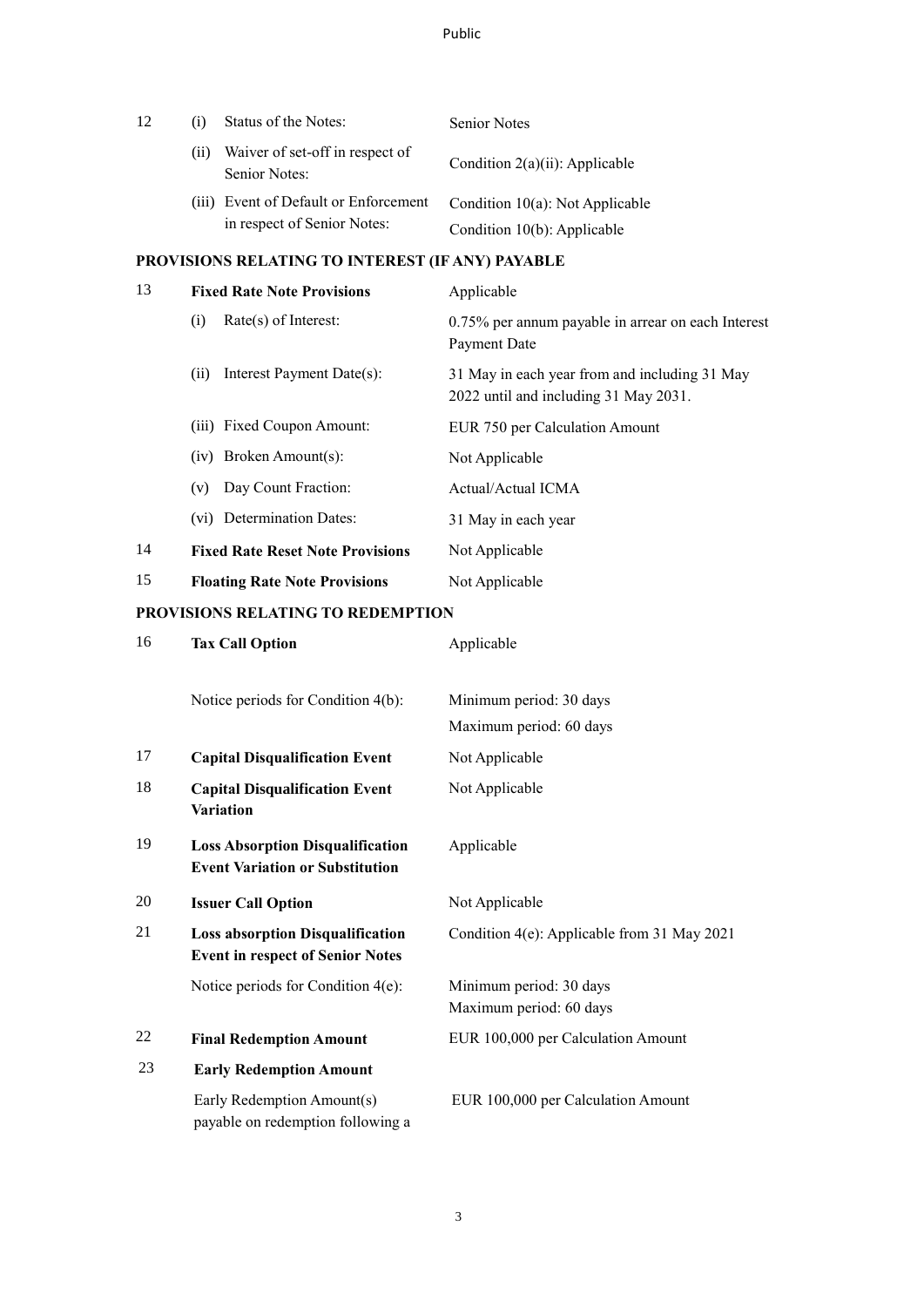Public

Tax Event, following a Capital Disqualification Event (in the case of Subordinated Tier 2 Notes), following a Loss Absorption Disqualification Event (in the case of Senior Notes) or on event of default or other early redemption:

#### **GENERAL PROVISIONS APPLICABLE TO THE NOTES**

## 24 **Form of Notes** Dematerialised form

#### **THIRD PARTY INFORMATION**

The Issuer accepts responsibility for the information contained in these Final Terms. The brief explanations on the meanings of the ratings in paragraph 2 of Part B of these Final Terms have been extracted from www.standardandpoors.com, www.moodys.com and www.fitchratings.com (the "**Relevant Websites**"). The Issuer confirms that such information has been accurately reproduced and that, so far as it is aware, and is able to ascertain from information published on each of the Relevant Websites, no facts have been omitted which would render the reproduced information inaccurate or misleading.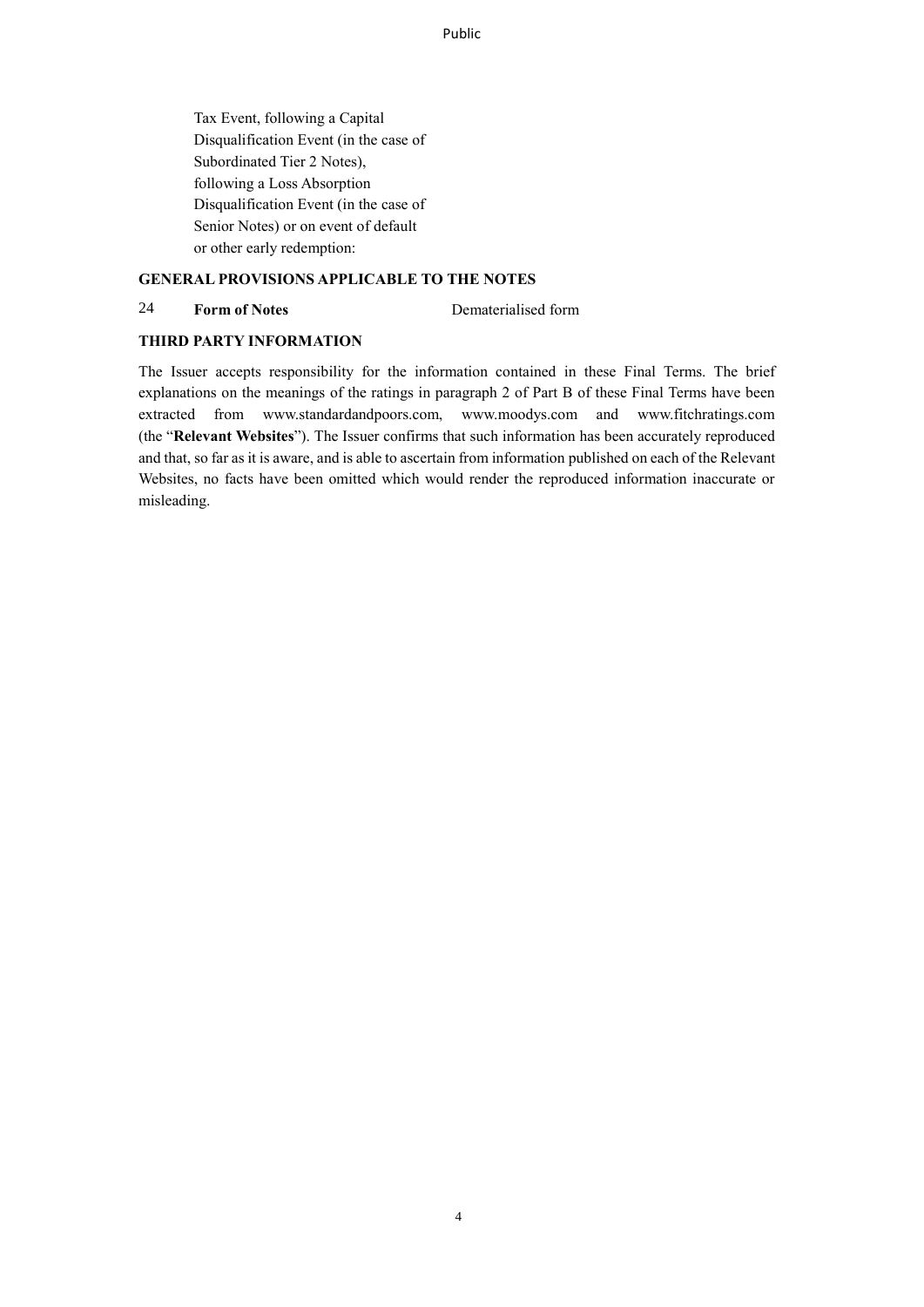Public

Signed on behalf of the Issuer:

<u>Frederik Vynche</u><br>[Frederik Vyncke](https://kbcprocurement.eu1.echosign.com/verifier?tx=CBJCHBCAABAA6VyptAZZeLbeDMGMFqT9DIRvZtryTDR-) (Feb 24, 2022 08:42 GMT+1)

 $\mathbb{Z}^{\prime\prime}$ 

By:

Duly authorised Frederik Vyncke

By: Duly authorised Frederik Vyncke (Feb 24, 2022 08:42 GMT+1)<br>
By:<br>
Duly authorised<br>
Frederik Vyncke<br>
Frederik Vyncke<br>
Innocenzo Soi Wholesale funding Manager<br>
Wholesale funding Manager<br>
Wholesale funding Manager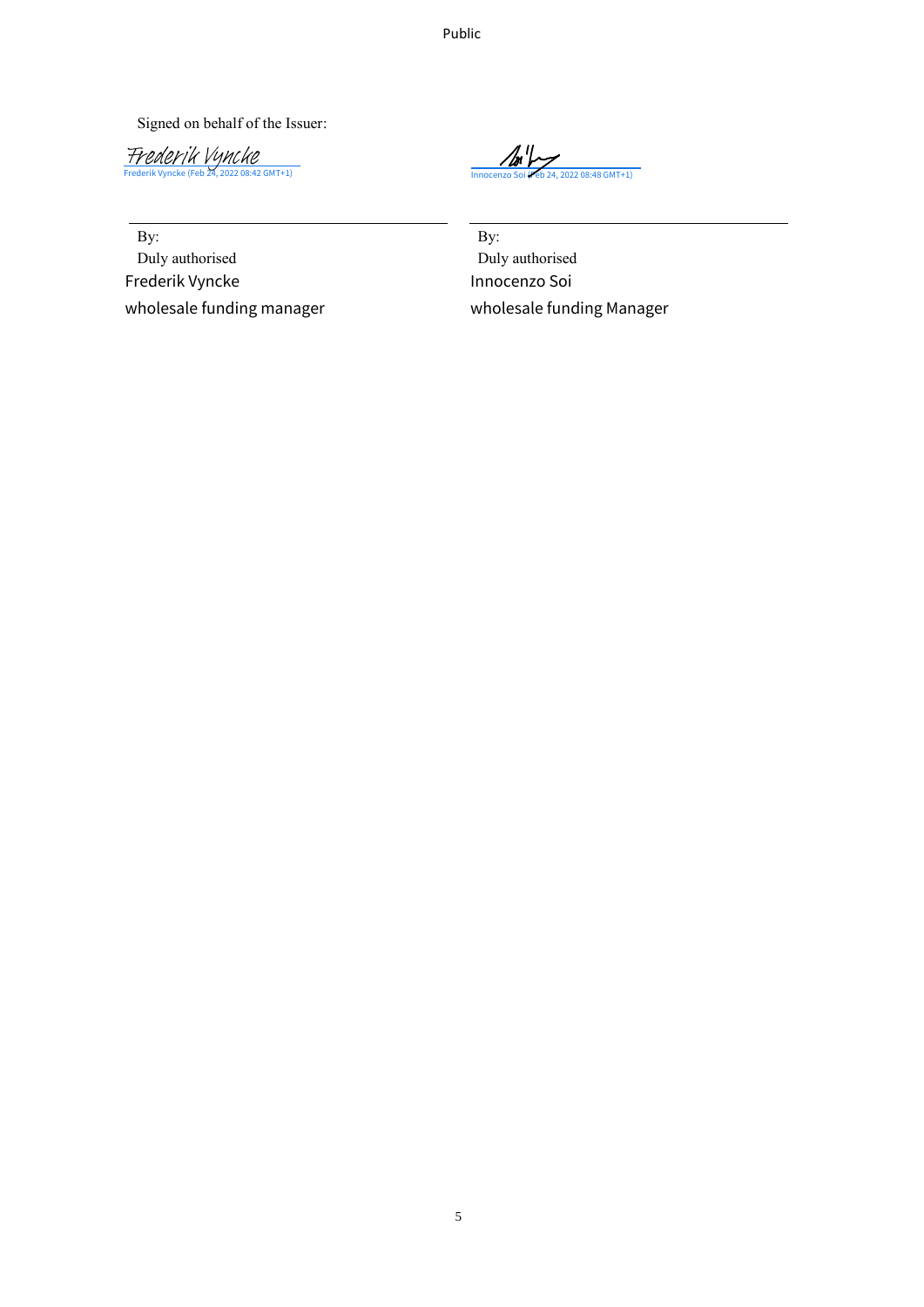### **PART B – OTHER INFORMATION**

### 1 **LISTING AND ADMISSION TO TRADING**

- 
- (ii) Estimate of total expenses related to admission to trading

(i) Admission to trading: Application has been made by the Issuer (or on its behalf) for the Notes to be admitted to trading on Euronext Brussels with effect from the Issue Date.

EUR 7,100.

2 **RATINGS** The Notes to be issued are expected to be rated: S&P Global Ratings Europe Limited ("**S&P**"): A-

> Moody's France S.A.S. ("**Moody's**"): Baa1 Fitch France S.A.S. ("**Fitch**"): A

S&P is established in the EU and registered under Regulation (EU) No 1060/2009 (as amended, the "**CRA Regulation**"). As defined by S&P, an 'A' rating means that the obligations of the Issuer are more susceptible to the adverse effects of changes in circumstances and economic conditions than obligations in higher-rated categories. However, the Issuer's capacity to meet its financial commitments on the obligation is still strong. The addition of a plus (+) or minus (-) sign shows the relative standing within the major rating categories.

Moody's is established in the EU and registered under the CRA Regulation. As defined by Moody's, a 'Baa1' rating means that the obligations of the Issuer under the Notes are judged to be medium-grade and subject to moderate credit risk and as such may possess certain speculative characteristics. The modifier 1 indicates that the obligation ranks in the higher end of its generic rating category; the modifier 2 indicates a mid-range ranking; and the modifier 3 indicates a ranking in the lower end of that generic rating category.

Fitch is established in the EU and registered under the CRA Regulation. As defined by Fitch, an 'A' rating indicates that in respect of the obligations of the Issuer under the Notes expectations of credit risk are currently low. The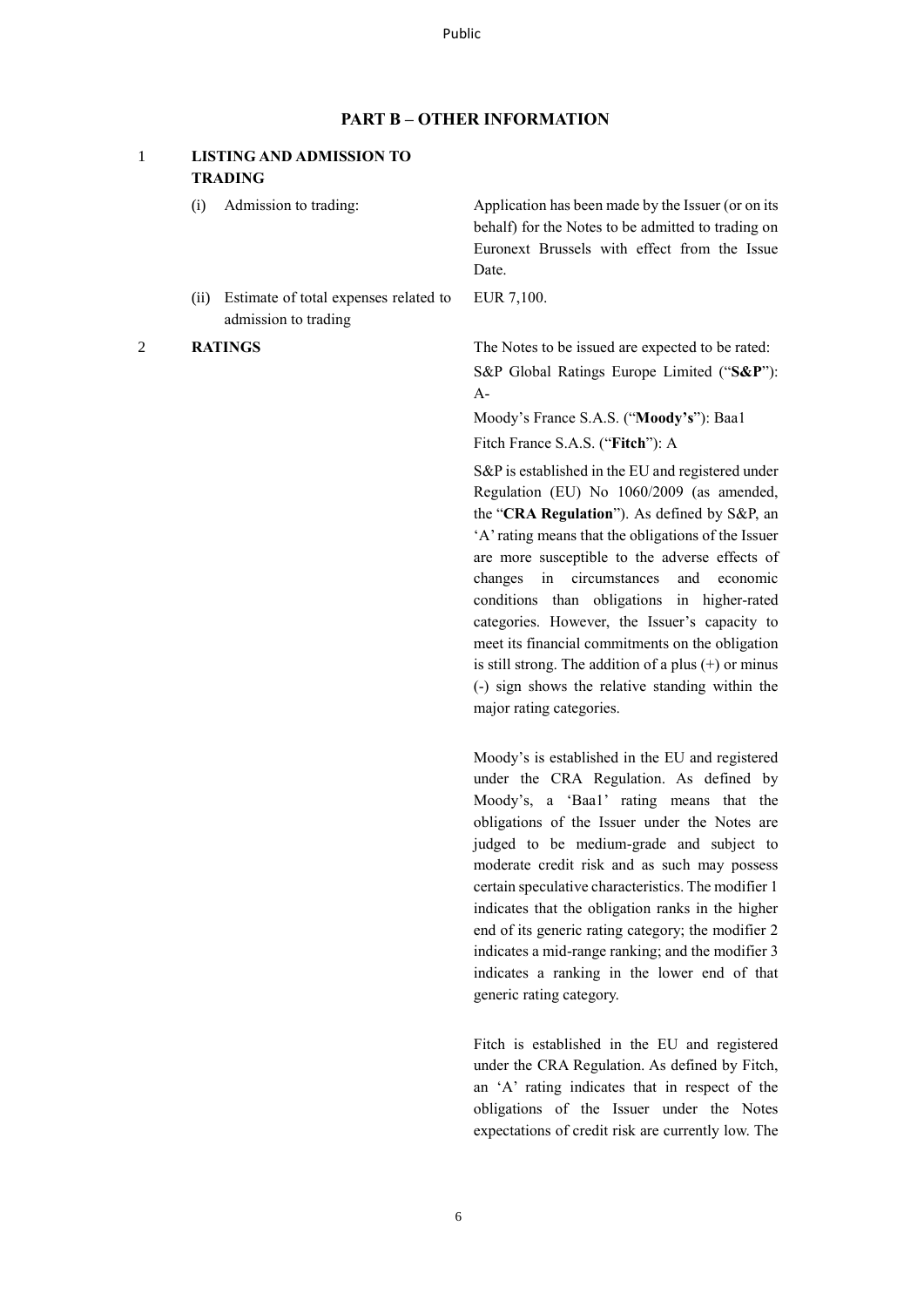capacity for payment of financial commitments is considered strong. This capacity may, nevertheless, be more vulnerable to adverse business or economic conditions than is the case for higher ratings.

A security rating is not a recommendation to buy, sell or hold securities and may be subject to suspension, reduction or withdrawal at any time by the assigning rating agency.

# 3 **INTERESTS OF NATURAL AND LEGAL PERSONS INVOLVED IN THE ISSUE**

Save as discussed in "*Subscription and Sale*" of the Base Prospectus, so far as the Issuer is aware, no person involved in the issue of the Notes has an interest material to this issue.

#### 4 **REASONS FOR THE OFFER AND ESTIMATED NET AMOUNT**

| Reasons for the offer: | See "Use of Proceeds" in the Base Prospectus. |
|------------------------|-----------------------------------------------|
| Estimated net amount:  | EUR 186,111,918 (including accrued interest)  |

# 5 **YIELD**

Indication of yield:

|   | (i)  | Gross yield:                                                                                                                                                                                 | $0.792\%$ per annum<br>The yield is calculated on the basis of the Issue<br>Price and the Rate of Interest applicable from and<br>including the Interest Commencement Date until<br>and excluding 31 May 2031. It is not an<br>indication of future yield. |
|---|------|----------------------------------------------------------------------------------------------------------------------------------------------------------------------------------------------|------------------------------------------------------------------------------------------------------------------------------------------------------------------------------------------------------------------------------------------------------------|
|   | (ii) | Net yield:                                                                                                                                                                                   | Not Applicable                                                                                                                                                                                                                                             |
|   |      | Maximum yield:                                                                                                                                                                               | Not Applicable                                                                                                                                                                                                                                             |
|   |      | Minimum yield:                                                                                                                                                                               | Not Applicable                                                                                                                                                                                                                                             |
| 6 |      | <b>HISTORIC INTEREST RATES</b>                                                                                                                                                               | Not Applicable                                                                                                                                                                                                                                             |
| 7 |      | <b>OPERATIONAL INFORMATION</b>                                                                                                                                                               |                                                                                                                                                                                                                                                            |
|   | (i)  | ISIN:                                                                                                                                                                                        | BE0002799808                                                                                                                                                                                                                                               |
|   | (ii) | Common Code:                                                                                                                                                                                 | 234870912                                                                                                                                                                                                                                                  |
|   |      | (iii) Any clearing system(s) other than<br>the Securities Settlement System,<br>Euroclear<br>Bank<br>SA/NV<br>and<br>Clearstream Banking, S.A. and the<br>relevant identification number(s): | Not Applicable                                                                                                                                                                                                                                             |
|   |      | (iv) Delivery:                                                                                                                                                                               | Delivery against payment                                                                                                                                                                                                                                   |
|   | (v)  | Names and addresses of additional<br>Agent $(s)$ (if any):                                                                                                                                   | Not Applicable                                                                                                                                                                                                                                             |
|   |      | (vi) Name and address of the Calculation<br>Agent when the Calculation Agent is<br>not KBC Bank NV:                                                                                          | Not Applicable                                                                                                                                                                                                                                             |